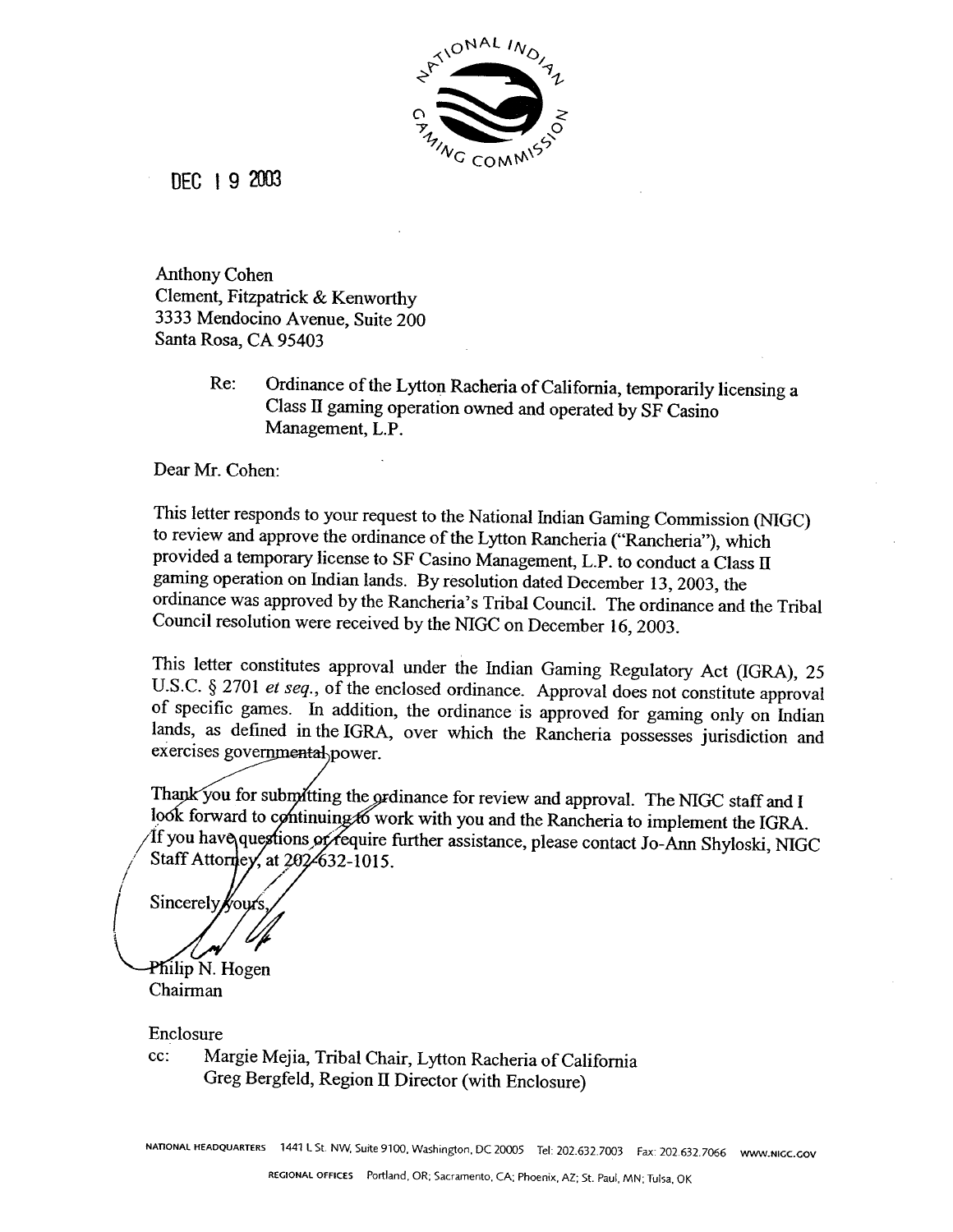**herefore the CLEMENT LAW FIRM**<br> **hade LYTTON RANCHERIA** • Lytton Band of Pomo Indians

1250 Coddingtown Center • Suite 1 • Santa Rosa, California 95401 (707) 575-591 7 **Fax (707)** 575-6974

## **RESOLUTION OF** TRE **LYTTON RANCHERIA OF CALIFORNIA, REVOKING TEMPORARY CLASS TI** *GAMING* **OPERATION LICENSE OF SF CASINO MANAGEMENT, L.P., A CAILIFORNIA LIMITED PARTNERSHIP, ETC.**

## **Resolution Number 121303-1.**

WHEREAS: The Lytton Rancheria of California, also known as the Lytton Band of Pomo Indians ("'the Tribe") now owns and operates the Casino **San** Pablo on **its** Reservation in **San**  Pablo, California, and offers Class **I1 gaming** there pursuant to federal and tribal law and its Municipal Services Agreement with the City of San Pablo; and

WHEREAS; The **Tribal** Council has the authority, pursuant to Article **XJT** of the Tribal Constitution, to administer all lands and assets and manage all economic affairs, planning and enterprises of the Tribe, and to adopt legislation not inconsistent with the Constitution regulating the conduct of non-Indians who **enter** the jurisdiction of the tribe; and

WHEREAS: By its **"ORDINANCE OF** THE LWTON **RANCHERIA OF CALIFORNA, TEMPOMRLY LICENSING A** CLASS **II GAMZNG OPERATION** OWNED **AND**  OPERATED **BY SF CASINO MANAGEMENT, L.P., A**CALIFORNIA **J,TMITED**  PARTNERSHIP," **("the** Ordinance") the Tribe **issued** to SF Casino Management, **L.P.,** a California **limited partnership ("SFCM"), a** Class **II Gaming** license pursuant to Section 27 **10@)(4)(A)** of **the lndian Gaming** Regulatory Act **("IGRA")** and the Tribal Gaming Code, **for**  the limited purpose of providing a means to continue the operation of the Casino **San** Pablo as-a card room without intemption during the transitional period that began on October 9, **2003** when **the** Tribe's Reservation land was accepted in **ttust** by the United States; and

WHEREAS: the Tribe on November 24, 2003 **assumed full** ownership and operational control of the Casino **San** Pablo and **as** of that date **it was,** and is, no longer necessary to continue the SFCM license **in** order for the Casino to **remain** in operation, **and** 

**WHEREAS** Resolution 1 **12503-** 1 requires certain technical corrections because the Tribe now understands that by **rescinding** the Ordinance, instead of merely revoking the license, the Tribe inadvertently **prevented** the National **Indian Gaming** Commission fiorn reviewing **the** Ordinance for its approval,